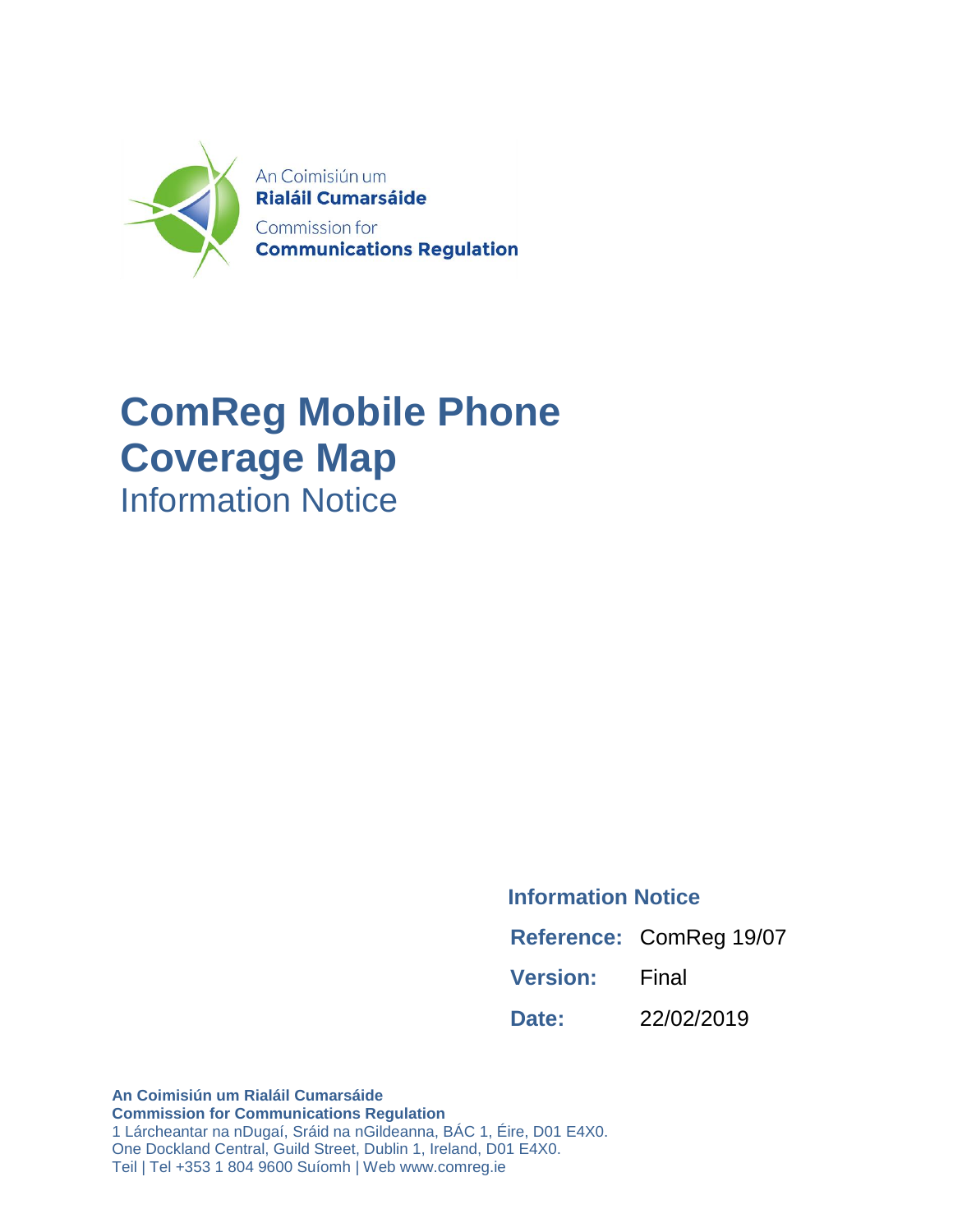#### **Overview**

The Commission for Communications Regulation (ComReg) has today made available an online outdoor mobile phone coverage map which allows consumers to check ComReg's calculation of operators' mobile phone coverage and signal levels at locations throughout the country. The mobile coverage map can be found on the ComReg website at [coveragemap.comreg.ie](https://coveragemap.comreg.ie/map)

The ComReg mobile coverage map will allow mobile phone users throughout the country to see the level of mobile coverage where they work or live. It will also help consumers when making choices between operators based on predicted coverage availability in their area or chosen location.

The online tool allows consumers to search and zoom in to a particular area or address. It has been designed to use eircodes and or local addresses for information on coverage at specific locations. Users will be able to zoom into their selected location down to 10 x 10 metres.

The ComReg mobile coverage map has been generated using data provided by the Mobile Network Operators: Eir, Three Ireland and Vodafone. ComReg has applied a propagation model to generate coverage predictions. The outdoor mobile coverage map also includes data for the mobile virtual network operators MVNOs (service providers whose services are hosted by the main mobile network operators Eir Mobile, Three Ireland and Vodafone). These MVNOs include 48, Lycamobile, Postmobile, Tesco Mobile and Virgin Media.

The map is set out in a colour-coded format – dark brown shows very good coverage through to beige which shows fringe coverage. The map shows signal strength for all Mobile Service Providers ranging from very good, good, fair, fringe and no coverage. It also offers the ability to check 2G (Voice), 3G and 4G (data) coverage.

ComReg will update the map on a regular basis to reflect changes in predicted coverage as operators expand their networks. ComReg will also launch a mobile phone app for the coverage map in due course.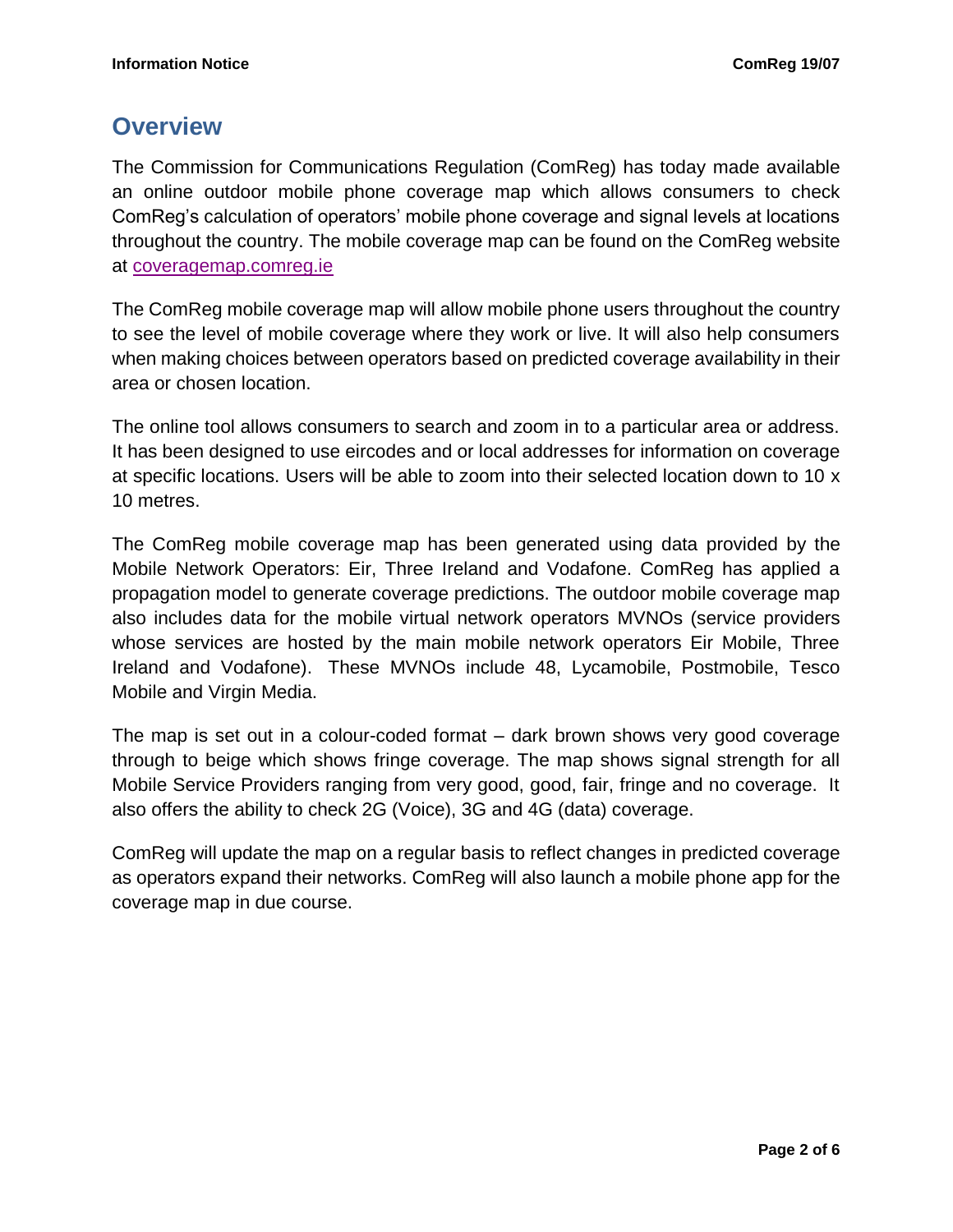## **Background**

Ireland is a digitally advanced economy and its connectivity needs will continue to grow. This will require a range of connectivity infrastructures which support demand from users. The devices which we use will continue to utilise a number of different networks to take advantage of each network's specific capabilities and characteristics. In practice all our devices will use a mixture of services at different times of the day or for different purposes and no single network (mobile or fixed) will provide all the connectivity solutions required by users.

In home and business life, we are all becoming more dependent on mobile phones as connectivity becomes more embedded in society. We live in an age where there is increasing dependency and reliability on our mobile phones. They are no longer just a device we use to make phone calls and send text messages – with smartphones we can download and stream films, book our holidays, turn on our home heating or even pay for our grocery shopping. However, in order for us to use our handsets in all of these ways, we need to have sufficient mobile coverage and a reliable service wherever we live or work.

ComReg's mobile phone coverage map will give consumers access to information on ComReg's predictions of outdoor signal levels of Mobile Service Providers. It will provide consumers with information when they are choosing a mobile service provider that best meets their needs for where they live and work.

As a participant in the Government's Mobile Phone and Broadband Taskforce, ComReg undertook the task of producing a composite national outdoor mobile coverage map. One of the aims of the taskforce was to identify solutions to mobile coverage deficits.

ComReg is pleased to provide access to this online tool which at a local level will provide information about coverage at specific areas in the country.

ComReg has delivered a number of other actions aimed at enabling users to have a better experience when using mobile services. ComReg has provided information on mobile handset performance<sup>1</sup>. We have also permitted the use of mobile phone repeaters<sup>2</sup> to improve signal performance in fringe areas.

<sup>1</sup> ComReg 18/109: Mobile Handset Performance (Voice) – Technical Report

<sup>2</sup> ComReg 18/58: Mobile Phone Repeaters: Response to Consultation and Final Decision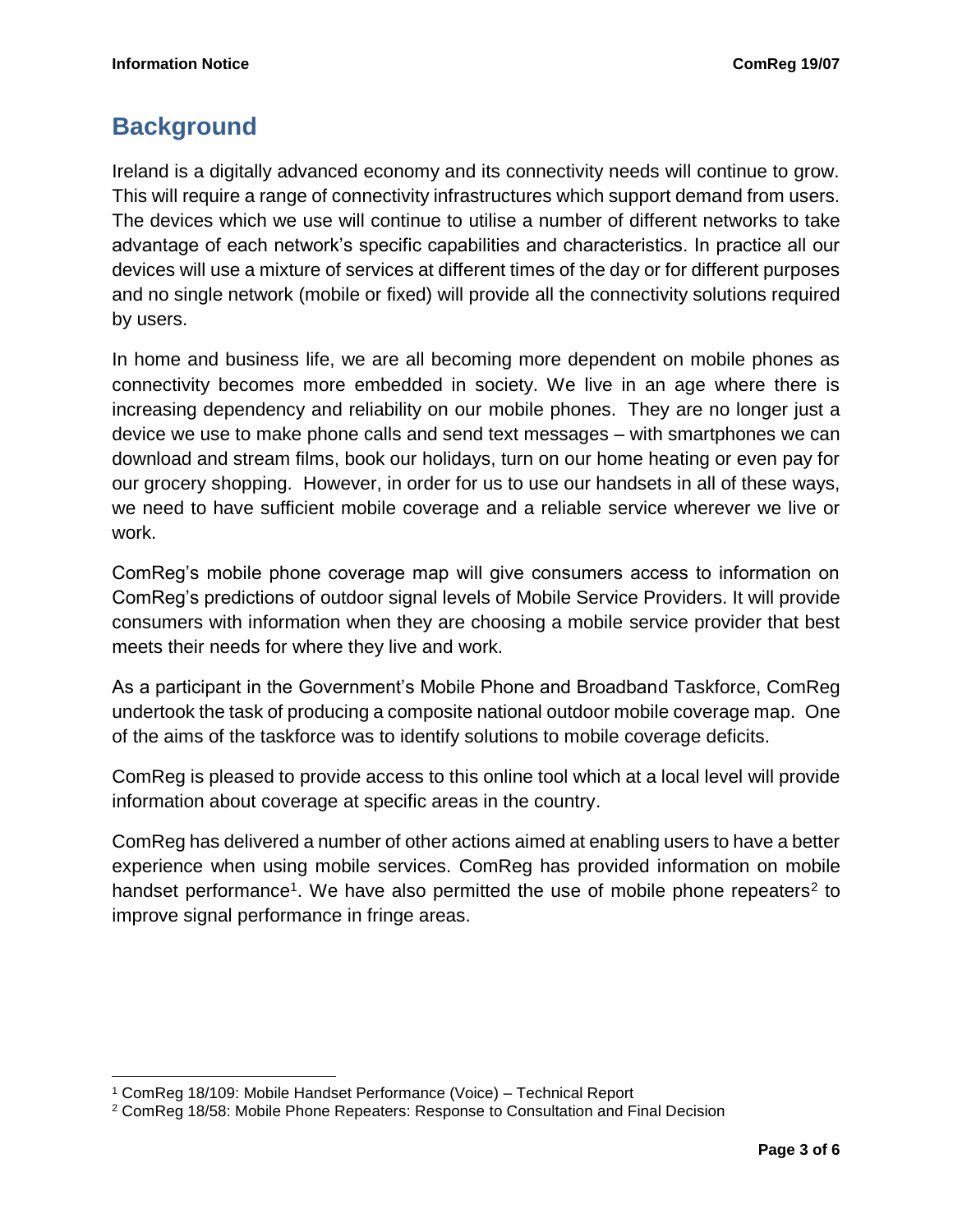#### **What factors can affect mobile coverage?**

Mobile coverage is dependent on several factors such as the number of people using mobile handsets at the same time and location, how close we are to a mobile mast or whether we live in an area surrounded by hills or foliage. See our infographic below.

If you are experiencing good mobile coverage in your area, factors affecting coverage may not have much bearing on you. For those in an area with only fringe or poor coverage, they will have a greater impact on your ability to obtain a level of mobile service.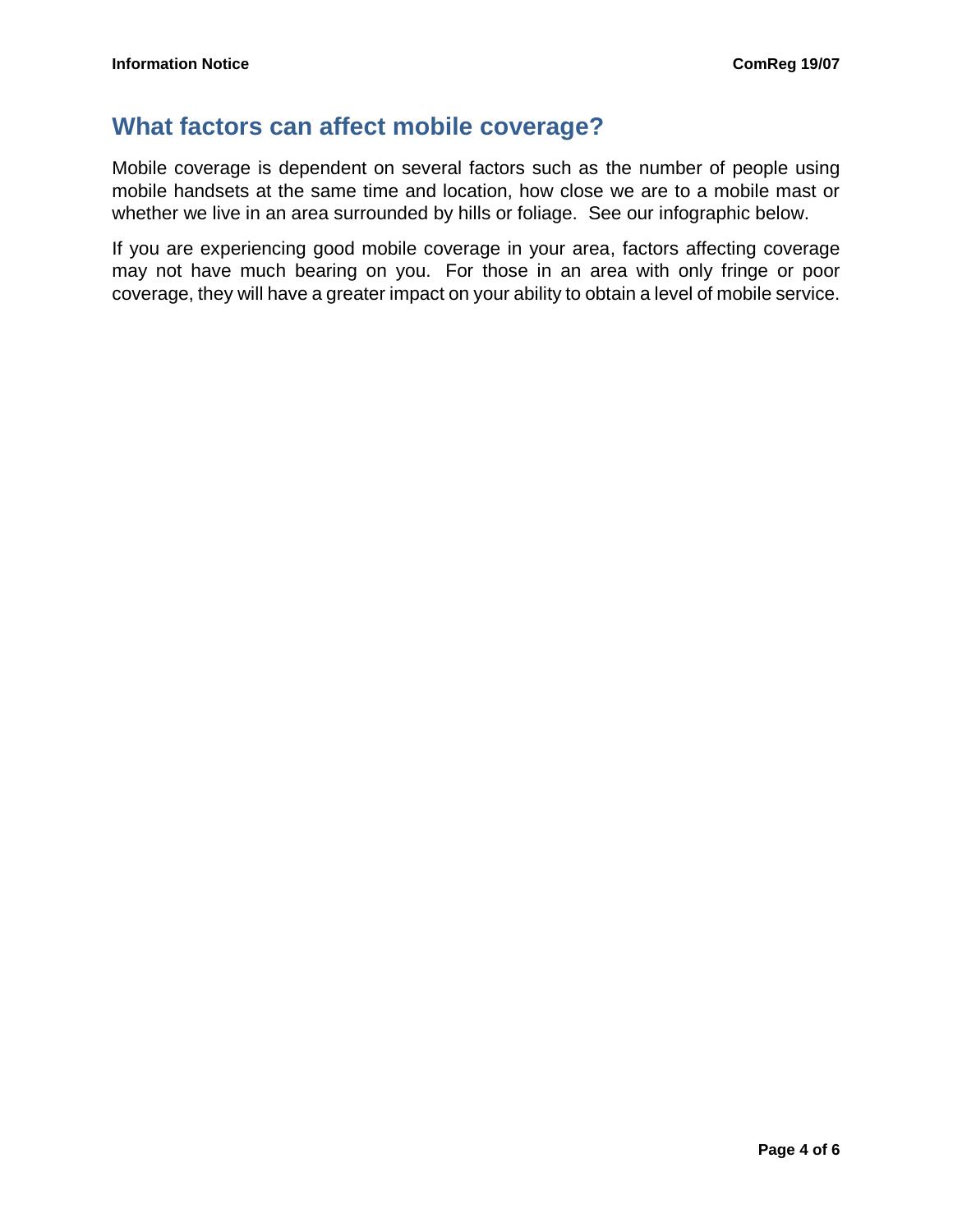